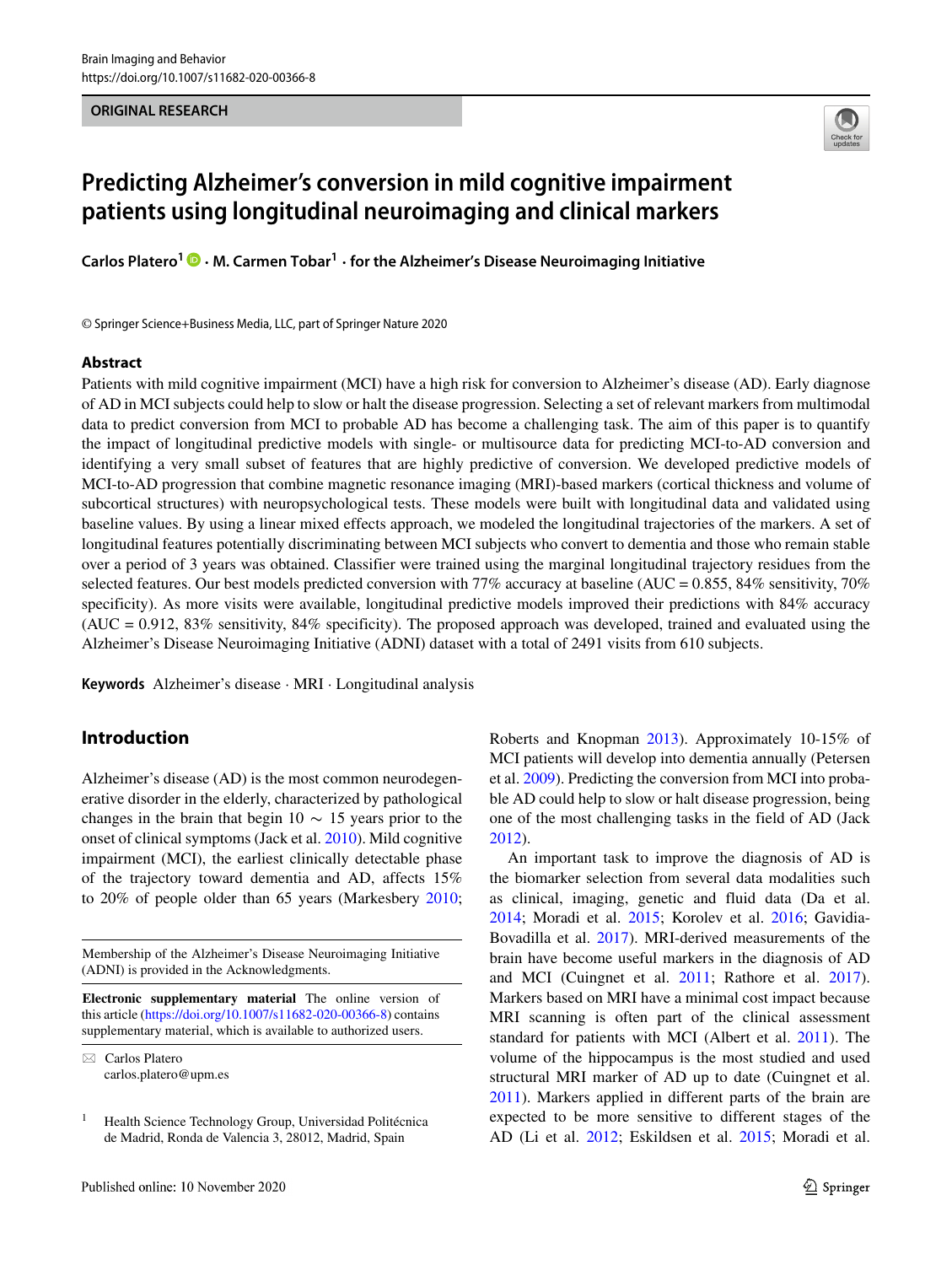[2015\)](#page-10-3). Accordingly, the combination of cortical thickness (CT) and volume of subcortical structures has been used in several studies (Korolev et al. [2016;](#page-9-3) Sørensen et al. [2017\)](#page-10-6). Recently, CT has been proposed as a more stable parameter for AD diagnosis than volume/density measures (Dickerson et al. [2009;](#page-9-8) Desikan et al. [2009;](#page-9-9) Li et al. [2012;](#page-10-5) Park et al. [2013;](#page-10-7) Bernal-Rusiel et al. [2013;](#page-9-10) Eskildsen et al. [2013;](#page-9-11) Pettigrew et al. [2016\)](#page-10-8).

AD is a progressive neurodegenerative disorder, and longitudinal data could improve the predictive power (Gavidia-Bovadilla et al. [2017;](#page-9-4) Minhas et al. [2017\)](#page-10-9). Over time, MRI-derived longitudinal measurements have been shown to correlate with the progression of AD (Wolz et al. [2010;](#page-10-10) Aubert-Broche et al. [2013;](#page-9-12) Iglesias et al. [2016;](#page-9-13) Platero et al. [2018\)](#page-10-11). Tracking longitudinal brain atrophy in these neurodegenerative conditions has only recently become feasible, with longitudinal methods allowing the analysis of univariate and mass-univariate neuroimaging measures based on linear mixed effects (LME) modeling (Bernal-Rusiel et al. [2013;](#page-9-14) Bernal-Rusiel et al. [2013\)](#page-9-10). In this way, we combined MRI-based markers and standard neuropsychological measures (NMs) for predicting MCI-to-dementia progression using longitudinal data and validated with baseline scores from the subjects. Our goals were to (1) improve the performance of the predictive models of MCI-to-AD progression and (2) find a group of interpretable features that are highly predictive of conversion.

#### **Materials**

The Alzheimer's Disease Neuroimaging Initiative (ADNI) dataset was selected to evaluate the behavior of the longitudinal classification framework for predicting MCIto-AD conversion, where subjects have different numbers of visits (Wyman et al. [2013;](#page-10-12) Weiner and Veitch [2015\)](#page-10-13). MRIbased markers and NMs used in this study correspond to measures of neurodegeneration at 3 years follow-up. We included an unbalanced longitudinal data of 610 subjects at multiple time points: baseline and 6, 12, 18, 24 and 36 months.

Since our main objective was to predict the conversion of MCI to dementia, two different strategies could be used for the construction of predictive models. The first one was to use a population of subjects probable AD and normal controls (NC). Subsequently, given the feature selection from NC and AD data, the population of stable MCI (sMCI) and progressive MCI (pMCI) subjects was used to validate the predictive models (Da et al. [2014;](#page-9-2) Moradi et al. [2015;](#page-10-3) Eskildsen et al. [2015;](#page-9-7) Beheshti et al. [2017\)](#page-9-15). The second strategy was to exclusively use the population of sMCI and pMCI subjects with a nested cross-validation procedure to estimate the feature selection and performances of the predictive models (Korolev et al. [2016\)](#page-9-3). An overview of the subject groups is given in Table [1.](#page-2-0) Table [2](#page-2-1) reports the time points (Baseline, Month 6, Month 12, Month 24 and Month 36) that were available for the selected subjects.

## **Method**

From a two-group comparison approach, which is applied to the sMCI and pMCI patients, two types of predictive models were built and examined. The first type of predictive models was constructed using a single source, MRI data or NMs. The second type of models used multisource data, i.e., predictive models built with MRI-based features and NMs. For each proposed model, sensitivity, specificity and accuracy scores of the classifiers were computed (Cuingnet et al. [2011\)](#page-9-5). Additionally, receiver operating characteristic (ROC) curves were also calculated. The discriminant value of the corresponding ROC curve was estimated using the area under the curve (AUC). We also examined the effects of age, sex, educational level and APOE genotype as covariates in the models in terms of predictive performance.

We used LME modeling to account the between-subject and within-subject sources of variation (Bernal-Rusiel et al. [2013;](#page-9-14) Bernal-Rusiel et al. [2013\)](#page-9-10).The LME model was built with a intercept and slope as random effects to be included in the longitudinal trajectory:

$$
y_{ij} = (\beta_1 + \beta_2 \cdot Group_i + \beta_3 \cdot Age_i + \beta_4 \cdot Education_i
$$
  
+  $\beta_5 \cdot Sex_i + \beta_6\epsilon 4_i + b_{ri}$   
+  $(\beta_7 + \beta_8 \cdot Group_i + \beta_9 \cdot \epsilon 4_i + b_{si}) t_{ij} + e_{ij}$ , (1)

where  $j = 1, ..., n_i$  indexes the time points with  $n_i$ indicating the number of scans for subject  $i$ ,  $y_{ij}$  is the  $j$ measure of a feature from subject  $i$ ,  $t_{ij}$  is the scan time from baseline (in years), and  $\beta_r = [\beta_1, \beta_2, \beta_3, \beta_4, \beta_5, \beta_6]^T$ and  $\beta_s = [\beta_7, \beta_8, \beta_9]^T$  are the intercept and slope, respectively. The components of  $b_i = [b_{si}, b_{ri}]^T$  is a vector of the random effects, and *ei* is a vector of measurement errors. The boolean variable *Groupi* is true if the i-subject progresses to AD and false if the subject remains stable or is control. The influence of sociodemographic characteristics was collected with the effect of age at baseline (*Agei*), sex (*Sex<sub>i</sub>*) and years of education (*Education<sub>i</sub>*) (Jiang et al. [2014;](#page-9-16) Liu et al. [2012\)](#page-10-14). Apolipoprotein E (APOE) genotype status is the most prevalent genetic risk factor for AD (Saykin et al. [2010\)](#page-10-15). APOE genotype was assessed, and patients were characterized as *ε*4 carriers or *ε*4 noncarriers. The interaction between APOE genotype status and time was also included based on the evidence that *ε*4 accelerates atrophy during the prodromal phases of AD (Bernal-Rusiel et al. [2013\)](#page-9-14).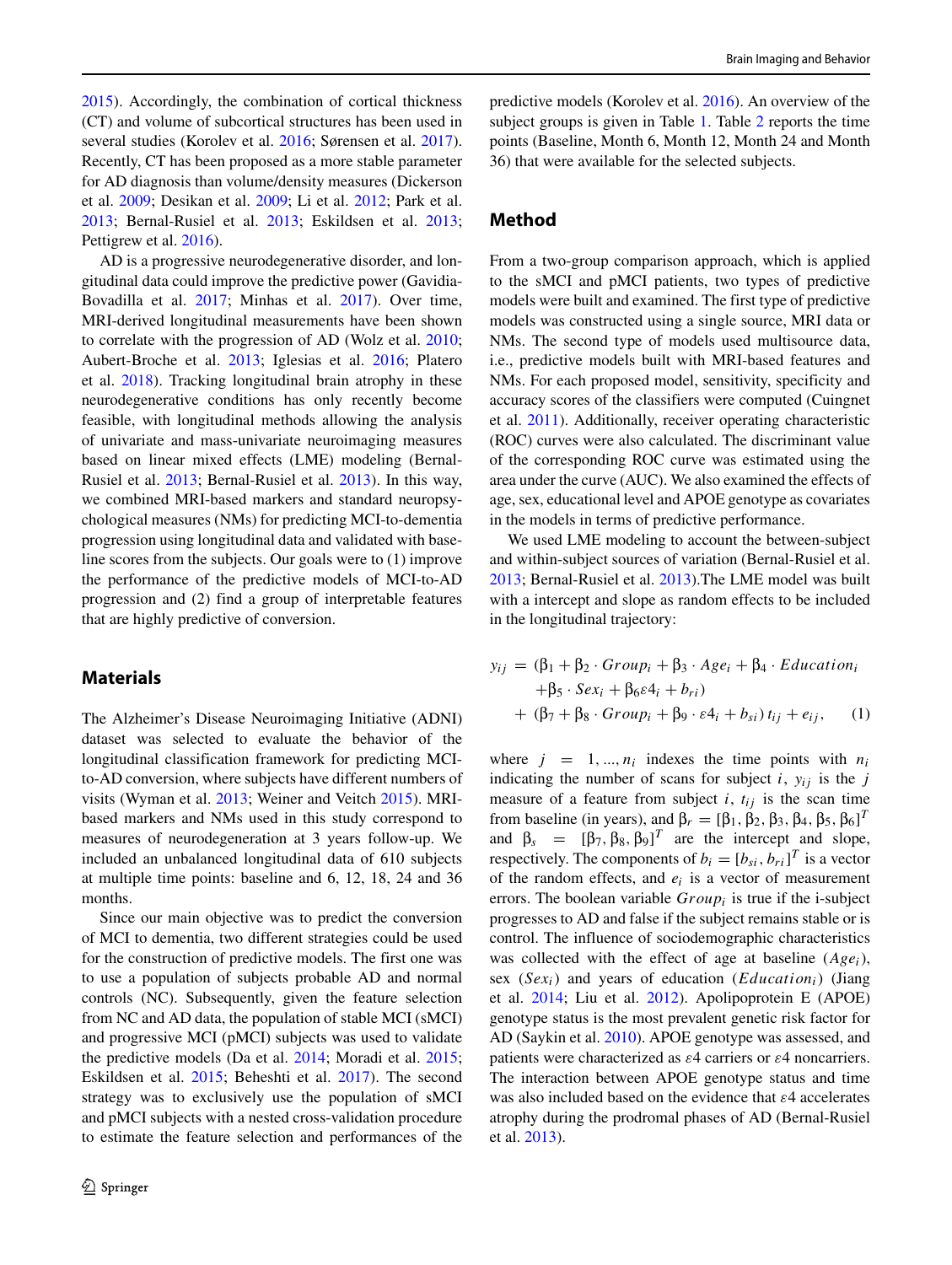| Type (N. subjects) | NC(113)   | sMCI(215)       | pMCI(206)          | AD(76)               | F      | p           |
|--------------------|-----------|-----------------|--------------------|----------------------|--------|-------------|
| Sex male $(\%)$    | 72 (64%)  | 146 (68%)       | 121 (59%)          | $46(61\%)$           |        | 0.144       |
| Baseline age       | 75.6(5.2) | 74.9 (7.5)      | 75.0(6.9)          | 73.8 (6.9)           | 1.02   | 0.282       |
| MMSE (Baseline)    | 29.2(1.0) | 27.6 $(1.7)^a$  | 26.6 $(1.8)^{a,b}$ | 23.4 $(1.8)^{a,b,c}$ | 209.84 | ${}< 0.001$ |
| MMSE (Month 6)     | 29.1(1.0) | $27.6(2.2)^a$   | 25.3 $(2.9)^{a,b}$ | 22.3 $(3.1)^{a,b,c}$ | 141.76 | < 0.001     |
| MMSE (Month 12)    | 28.8(3.0) | $27.5(3.9)^{a}$ | 24.9 $(2.9)^{a,b}$ | 20.6 $(4.5)^{a,b,c}$ | 94.94  | < 0.001     |
| MMSE (Month 24)    | 29.2(0.9) | 27.1 $(4.7)^a$  | 22.7 $(4.5)^{a,b}$ | 18.1 $(6.9)^{a,b,c}$ | 81.7   | < 0.001     |
| MMSE (Month 36)    |           | 26.2(6.3)       | $21.7(3.7)^b$      |                      | 11.8   | < 0.001     |

<span id="page-2-0"></span>**Table 1** Demographic and clinical details of the subset of ADNI database used in this study

Data as represented as mean and standard deviation (SD) unless specific otherwise. ANOVA with Bonferroni post hoc test is used for baseline age and neuropsychological score, except for sex where the chi-square test is used. Statistical significance is considered with  $p - value < 0.01$ .<br><sup>a</sup> Significant compared to normal control (NC). <sup>b</sup> Significant compared to sMC sMCI= Stable Mild cognitive impairment; pMCI= Progressive Mild cognitive impairment; AD= Alzheimer disease; MMSE=Mini-Mental State Examination

For a feature, the difference between the longitudinal trajectory of an *i*-subject and the LME model will be described by the random vectors  $b_i$  and  $e_i$ , which follow mean zero-Gaussian multivariate distributions, indicating a population-averaged mean of *E(Yi)* = *Xi*β (Bernal-Rusiel et al. [2013\)](#page-9-14). Therefore, the longitudinal trajectory residue is defined as follows:

$$
l_i = \frac{1}{n_i} \sum_{j=1}^{n_i} (y_{ij} - (X_i)_j \beta),
$$
 (2)

where  $(X_i)_i$  is the *j*-row vector of the design matrix and the boolean variable of the clinical group is activated  $(Group_i = 1)$ , i.e., the effects of the AD progression compared to control or stable MCI are considered. The  $l_i$ -samples belonging to the AD or pMCI group follow a normal distribution of zero mean and of variance determined by  $b_i$  and  $e_i$ . In contrast,  $l_i$ -samples not belonging to the AD or pMCI group will also follow normal a distribution with the same variance but with a bias in relation to zeromean, which is related to the fixed effects of the clinical groups. The random variable  $l_i$  is used to train and classify the features by linear discriminant analysis (LDA). All

longitudinal trajectory residues of the selected features were assumed to be independent. These marginal residues were used as data for training and testing of the LDA classifiers. Note that these classifiers do not require the adjustment of any parameter, as is traditionally done at this stage (Moradi et al. [2015;](#page-10-3) Korolev et al. [2016\)](#page-9-3). The marginal residues of the longitudinal trajectories of the markers as inputs to the LDA were experimentally validated (see Supplementary Materials S.4).

A nested cross-validation (CV) procedure was used to avoid model overfitting and optimistically biased estimates of model performance (Korolev et al. [2016\)](#page-9-3). The procedure consisted of two nested CV loops: an inner loop, designed to select the optimal feature set for the proposed models, and an outer loop, designed to obtain an unbiased estimate of model performance. In the outer CV loop, the data were partitioned into the model and test data (see Fig. [1\)](#page-3-0). In the inner CV loop, the model data were again partitioned into the training and validation data. Random subsets of training data were subjected to the minimal-redundancy-maximalrelevance (mRMR) algorithm (Peng et al. [2005\)](#page-10-16). For each sample, subsets of features with different dimensions were suggested. This sequence (i.e., selecting random subsets

| Type (N. subjects) | NC             | sMCI | pMCI | AD             | Time from baseline (in month) |
|--------------------|----------------|------|------|----------------|-------------------------------|
| <b>Baseline</b>    | 113            | 215  | 206  | 76             | $\theta$                      |
| Month 6            | 111            | 205  | 197  | 76             | 6.9(0.8)                      |
| Month 12           | 108            | 200  | 191  | 76             | 12.9(0.8)                     |
| Month 18           | $\overline{0}$ | 92   | 88   | $\mathbf{0}$   | 19.0(0.9)                     |
| Month 24           | 88             | 149  | 135  | 46             | 25.0(0.8)                     |
| Month 36           | $\overline{0}$ | 66   | 54   | $\overline{0}$ | 36.9(1.1)                     |
| Total              | 420            | 865  | 932  | 274            |                               |

NC= Normal control; sMCI= Stable Mild cognitive impairment; pMCI= Progressive Mild cognitive impairment; AD= Alzheimer disease

<span id="page-2-1"></span>**Table 2** Number and timing of scans per time point by clinical group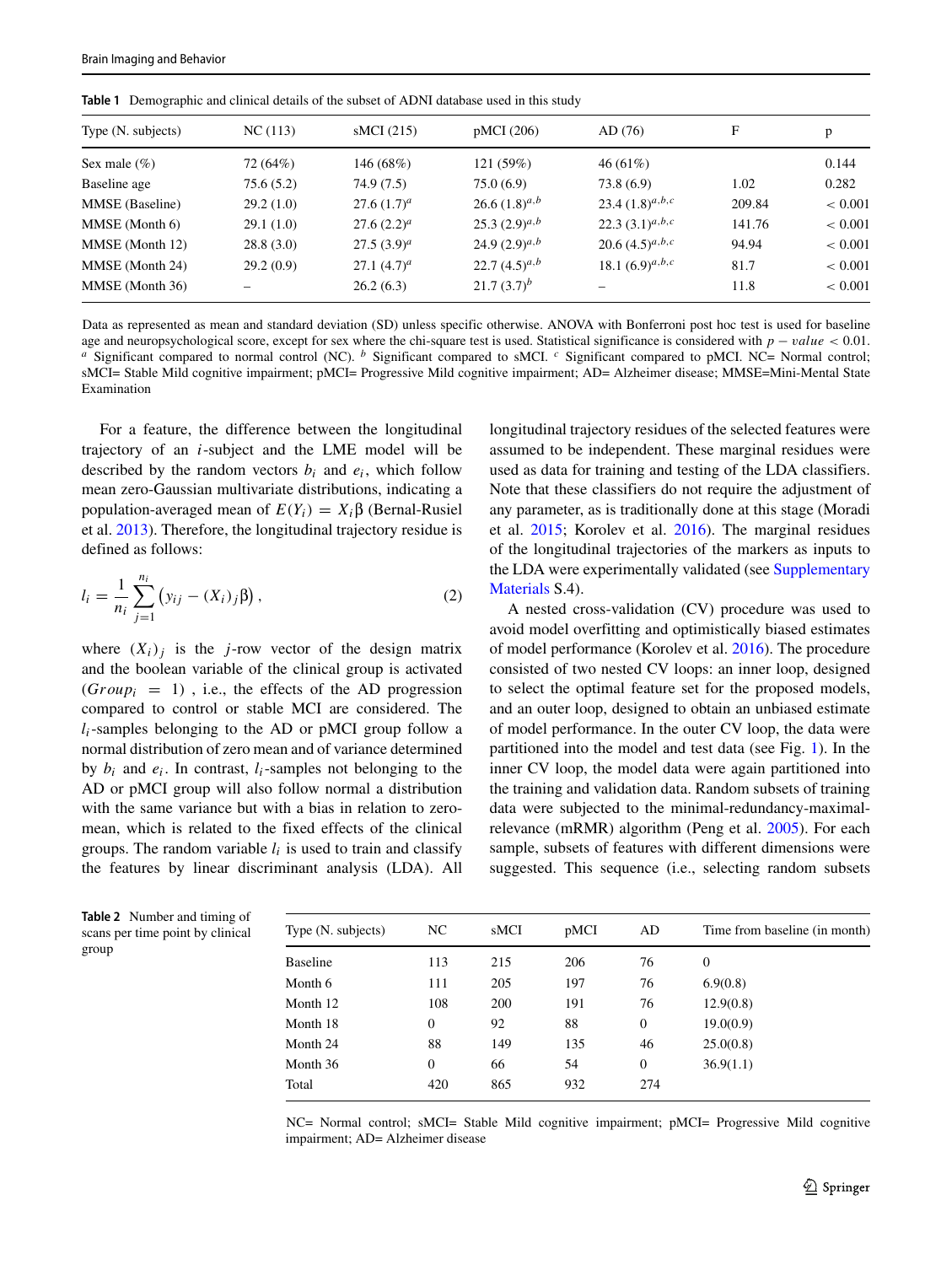<span id="page-3-0"></span>**Fig. 1** Nested 10-fold cross-validation procedure for model development and evaluation using MCI subjects. In the case of adding the NC and AD populations, these patients were used only in the feature selection, i.e. their data were used in the inner CV loop



of training, applying mRMR and proposing combination features) was repeated several times. For each dimension, the combinations of features that most frequently appear were selected. Then, predictive models were trained using only the training data with the candidate feature set. The best combinations of features, which produced the maximal classification accuracy, were selected to build the final predictive models. These models were constructed by training a classifier using longitudinal data. An unbiased estimate of model performances was obtained by evaluating the final models on the withheld test data, which were not used during feature selection, model selection, or final model construction. Both the outer and inner CV loops used a 10-fold CV design. For better replicability, the nested 10 fold CV procedure was repeated with different partitions of the data, generating multiple performance estimate values. A MATLAB implementation of our method is available at [https://www.nitrc.org/projects/predict](https://www.nitrc.org/projects/predict_mci2ad/) mci2ad/.

## **Results**

A total of 2491 scans from 610 subjects were processed. For each each subject, subcortical volumes, ROI-based and cluster-based CT measurements were obtained using the longitudinal pipeline (see Supplementary Materials S.1).

To validate the consistency of the applied longitudinal pipeline, a quality control was used between the scans and segmentations of each subject (see Supplementary Materials S.2).

## **Cortical thickness analysis**

By comparing the spatial patterns of cortical thinning, it was found that the spatial patterns show annual rates of atrophy different in the clinical groups of the progression of AD (Dickerson et al. [2009;](#page-9-8) Li et al. [2012;](#page-10-5) Pettigrew et al. [2016\)](#page-10-8). Therefore, we constrained our analyses to the association between the group time interaction and cortical thickness.

The cohort used in this study were divided into two independent populations. The first population was used to build statistical maps of annual atrophy rates between NC and AD or sMCI and pMCI. The second patient population was used to obtain the predictive models between the two clinical groups of MCI. This strategy was used to avoid contamination between the developments of the statistical significance maps and predictive models. Using only MCI patients, the first population consisted of 50/50 subjects of sMCI and pMCI with a total of 467 scans, which were available from the ST-LME toolbox (Bernal-Rusiel et al. [2013\)](#page-9-10). The second population consisted on 165/156 sMCI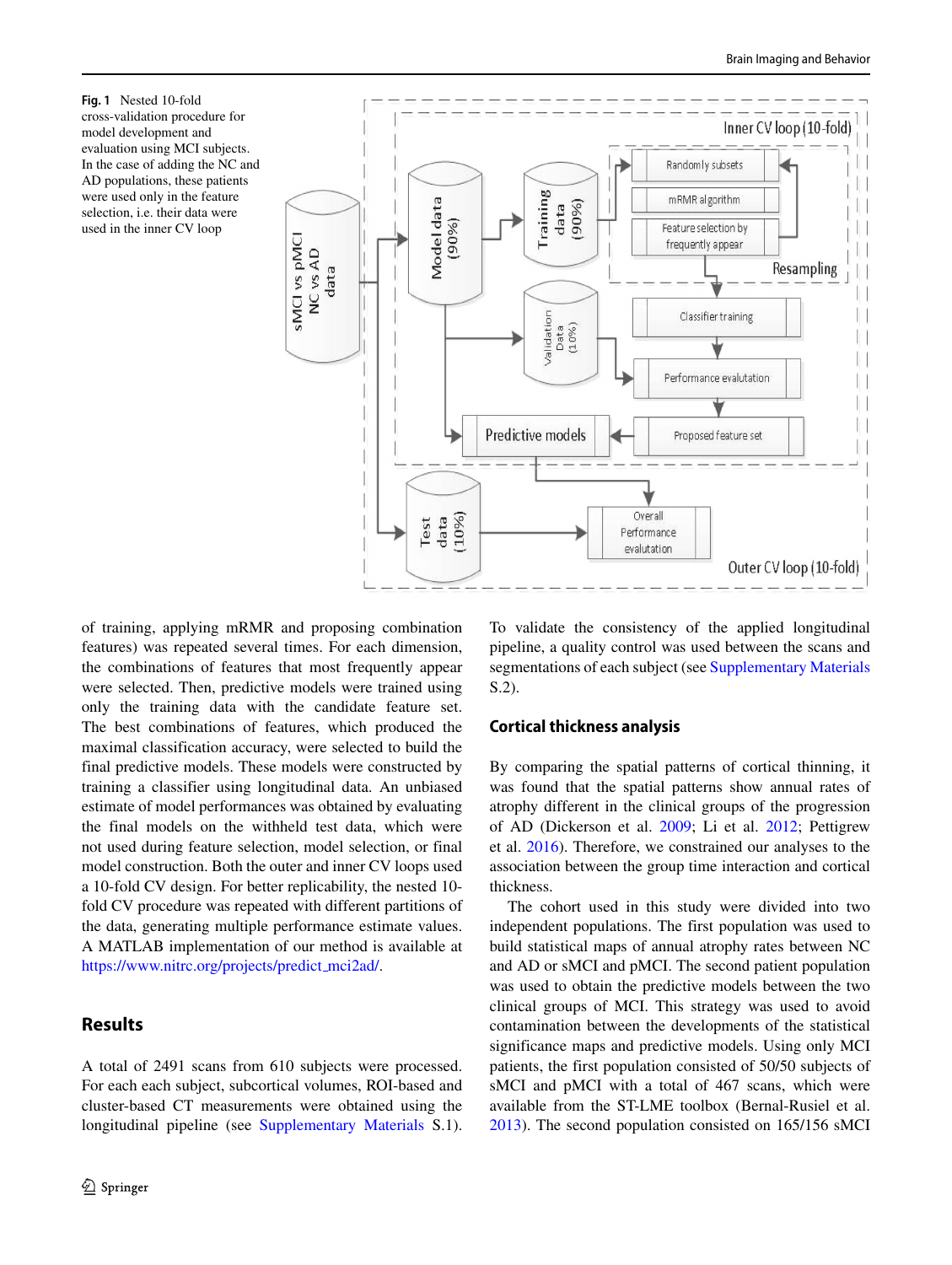and pMCI patients with 1330 visits, which were used for building and evaluating the predictive models. In contrast, we used 40/30 NC and AD subjects with 278 visits to obtain the statistical maps and 73/46 NC and AD subjects with 416 visits in order to develop the predictive models from the feature selection stage.

To generate statistical significance maps for characterizing longitudinal thinning differences between two clinical groups, an empirical strategy was used (Thirion et al. [2007\)](#page-10-17). Randomly subsets of subjects belonging to the two clinical groups were conducted to the ST-LME method. A twostage adaptive false discovery rate (FDR) procedure was employed to control multiple comparisons (Benjamini et al. [2006\)](#page-9-17). Before calculating the statistical maps of cortical thinning rates between two clinical groups, we proceeded to test the control of type I and II errors of the ST-LME method (see Supplementary Materials S.3). A separate hypothesis test at each vertex was conducted in the ST-LME approach (see Fig. [2a](#page-4-0)). A binary map was derived by thresholding the values shown in the statistical map with an FDR correction.

Within this thresholded map, only clusters that reached a threshold region size of a set of contiguous vertices were retained (*>* 100*mm*2) (see Fig. [2b](#page-4-0)). Cortical features were determined as the mean CT for each selected cortical cluster.

## **Performance of the predictive models of MCI-to-AD progression**

The feature extraction stage obtained 40 ROI-based MRI markers, 11 NMs and approximately a dozen clusters for each hemisphere. Once the features were extracted, the nested k-fold CV procedure was performed to select the best subsets of features and to build the predictive models with their subsequent evaluations. The nested 10-fold CV procedure was repeated 50 times with different partitions of the data. In the feature selection stage, feature subsets of different dimensions were defined using the mRMR algorithm. We used the mutual information difference metric, and the features were normalized to zero-mean and unit-variance in the mRMR algorithm (Peng et al. [2005\)](#page-10-16).

<span id="page-4-0"></span>

**Fig. 2 a** Statistical significance maps  $(-\log_{10}(p - value))$  comparing longitudinal cortical thinning rates between NC and AD patients (first row) and sMCI and pMCI patients (second row) visualized on the

pial surface of the FreeSurfer template (fsaverage). **b** Cortical cluster exhibiting a statistically significant difference in longitudinal thinning between two clinical groups (NC-AD and sMCI-pMCI). These

maps were derived by thresholding the values shown with a FDR correction at  $q < 10^{-7}$  (NC and AD) and  $q < 0.01$  (sMCI and pMCI). NC= Normal control; sMCI=Stable Mild cognitive impairment; pMCI=Progressive Mild cognitive impairment; AD=Alzheimer disease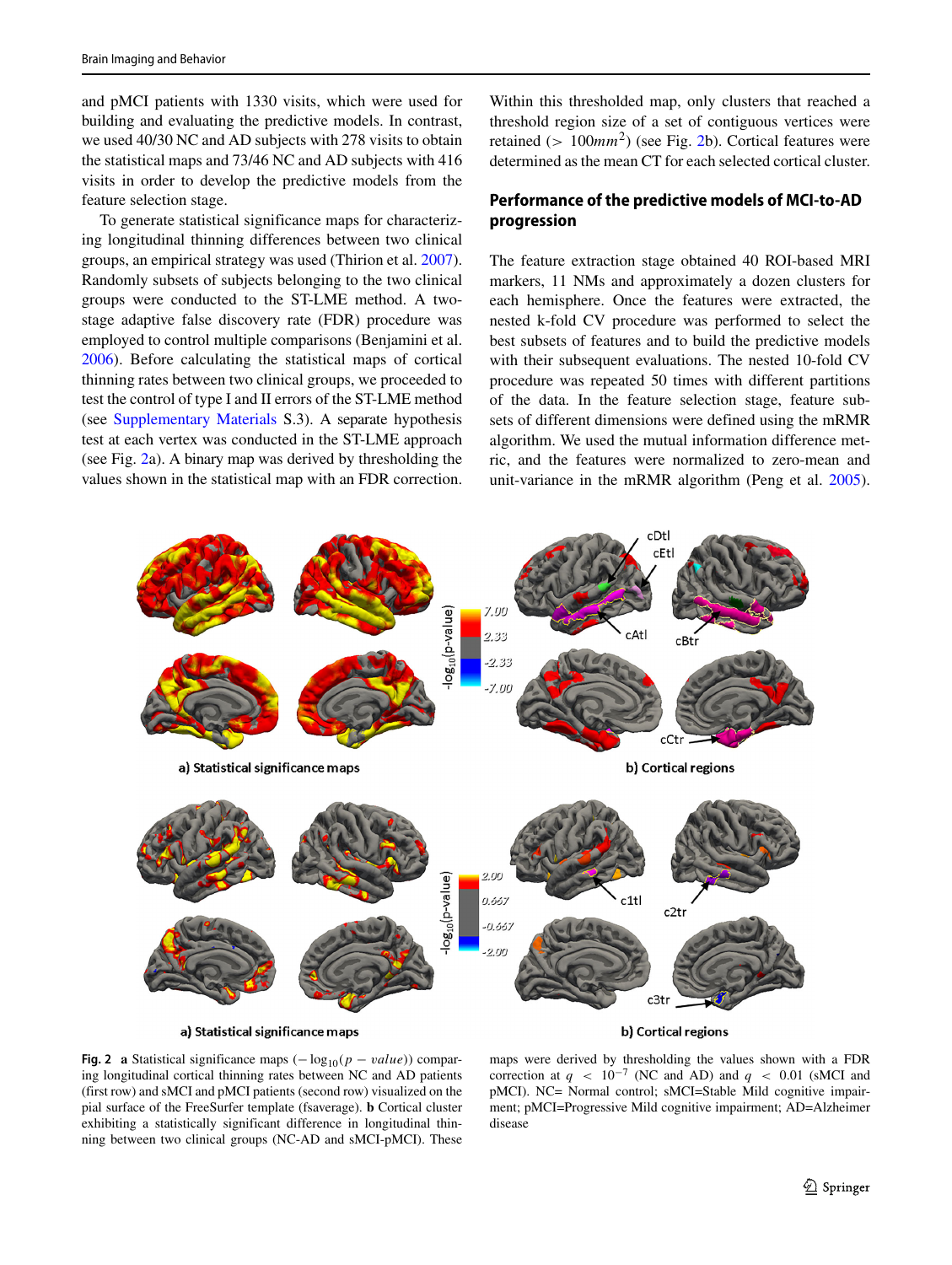For each inner loop, the resampling method searched for the 10-feature subset of each dimension that appears most frequently in mRMR. Of these, the 3 that best offered their performance in classification accuracy terms by the evaluation of the corresponding models were selected. Therefore, for each outer iteration, 30 feature subsets for each dimension were evaluated. In total, there were 15,000 evaluations of selected subsets for each dimension. Predictive models with higher AUC values and balanced between sensitivity and specificity were selected. Table [3](#page-6-0) summarizes the performance of the predictive models with baseline data. Classification results are presented with predictive models constructed with single- or multisource data. For each source of data used, we present the best predictive models identified with their markers, well trained exclusively with MCI population or having used the NC and AD population to select the features. Several predictive models instead of one for each type of training are presented due to these proposed models exhibiting combinations of markers with similar performance. The LME models were built using only age at baseline as covariate. Table [3](#page-6-0) shows the scores of the first combination of markers for each type of training.

The performances of the predictive models using MRI data, which were trained with NC and AD and with sMCI and pMCI to define the feature selection, were similar and almost coincident for the selected markers. MRI-based markers included left hippocampal volume and CT in medial temporal lobe (MTL) and left inferior parietal lobule. Markers from CT in massive measures on hemispheres were added to the set of ROI-based MRI features. We observed that the cluster-based CT markers were first selected with respect to the ROI-based CT markers by the mRMR algorithm. In all our experiments using only MRI data, better classification accuracies were obtained by combining CT measures with subcortical volumes normalized by intracranial volume, as in other publications (Westman et al. [2013\)](#page-10-18). When predictive models were built with only cognitive measures, ADAS13 and FAQ were selected as the best combination of features using NC and AD data. In contrast, using the sMCI and pMCI data, ADAS13, FAQ and RAVLT immediate were selected, yielding an improvement in the classification results. The best results of the predictive models were obtained when combining the MRI-based markers and NMs, especially when the feature selection was performed with the data from the sMCI and pMCI populations. The models were basically built by combining ADAS13, FAQ and RAVLT immediate with hippocampal volumetry and thinning measures in the temporal lobe. We also observed that the models trained exclusively with sMCI and pMCI populations outperformed the models built with NC and AD subjects due to better selection in the cognitive measures.

These baseline classification results exclusively used age as a covariate in the LME models. Once we observed that the best results were obtained using combinations of MRI-based markers and NMs, more covariates were added to the LME models. Table [4](#page-7-0) shows that the best results were achieved by adding age, sex and years of education as covariates. The selected feature subsets did not change practically when new covariates were added to the LME models.

The last experiment was to analyze the performance of predictive models when data were available from new patient visits. Table [5](#page-7-1) shows the scores of the predictive models previously proposed (see Table [4\)](#page-7-0) with age, sex and years of education as covariates in LME models applied to longitudinal data. The predictive models improved AD conversion prediction as more patient data were available over time. The scores improved with the increase in patient visits, and the balance between sensitivity and specificity was also improved.

# **Discussion**

The analysis of 610 participants with 2491 visits provided a large number of subjects for the training and testing datasets. The NM-based predictive models outperformed the MRI models on accuracy (NM models:  $AUC = 0.826$ ,  $ACC = 75\%, SEN = 86\%, SPE = 65\%, MRI models: AUC$  $= 0.778$ , ACC  $= 72\%$ , SEN  $= 77\%$ , SPE  $= 67\%$ ). The multisource model outperformed both single-source models  $(AUC = 0.855, ACC = 77\%, SEN = 84\%, SPE = 70\%). All$ these scores were at baseline. As more visits were available, longitudinal predictive models improved their predictions  $(AUC = 0.912, ACC = 84\%, SEN = 83\%, SPE = 84\%).$ The specificity, accuracy and AUC positively increased their scores with the time of follow-up, maintaining the sensitivity scores. There is also a better balance between sensitivity and specificity over time.

The feature vector dimensions were very low in comparison to other studies. Low dimensions in predictive models make them more robust, with more generalization capacity and lower risk of overfitting. The features most frequently selected in the NM model included ADAS13, FAQ and RAVLT immediate. In the MRI model, the most frequently selected features included hippocampal volume and CT measures for several temporoparietal brain regions, with a preference for the left hemisphere. The selection of hippocampus, MTL, and inferior parietal cortex as predictors of MCI-to-dementia progression is consistent with the known pattern of grey matter atrophy associated with incipient AD (Thompson et al. [2003\)](#page-10-19), and there is also evidence that AD-related atrophy occurs at a faster rate in the left hemisphere (Thompson et al. [2003\)](#page-10-19). Similar findings have been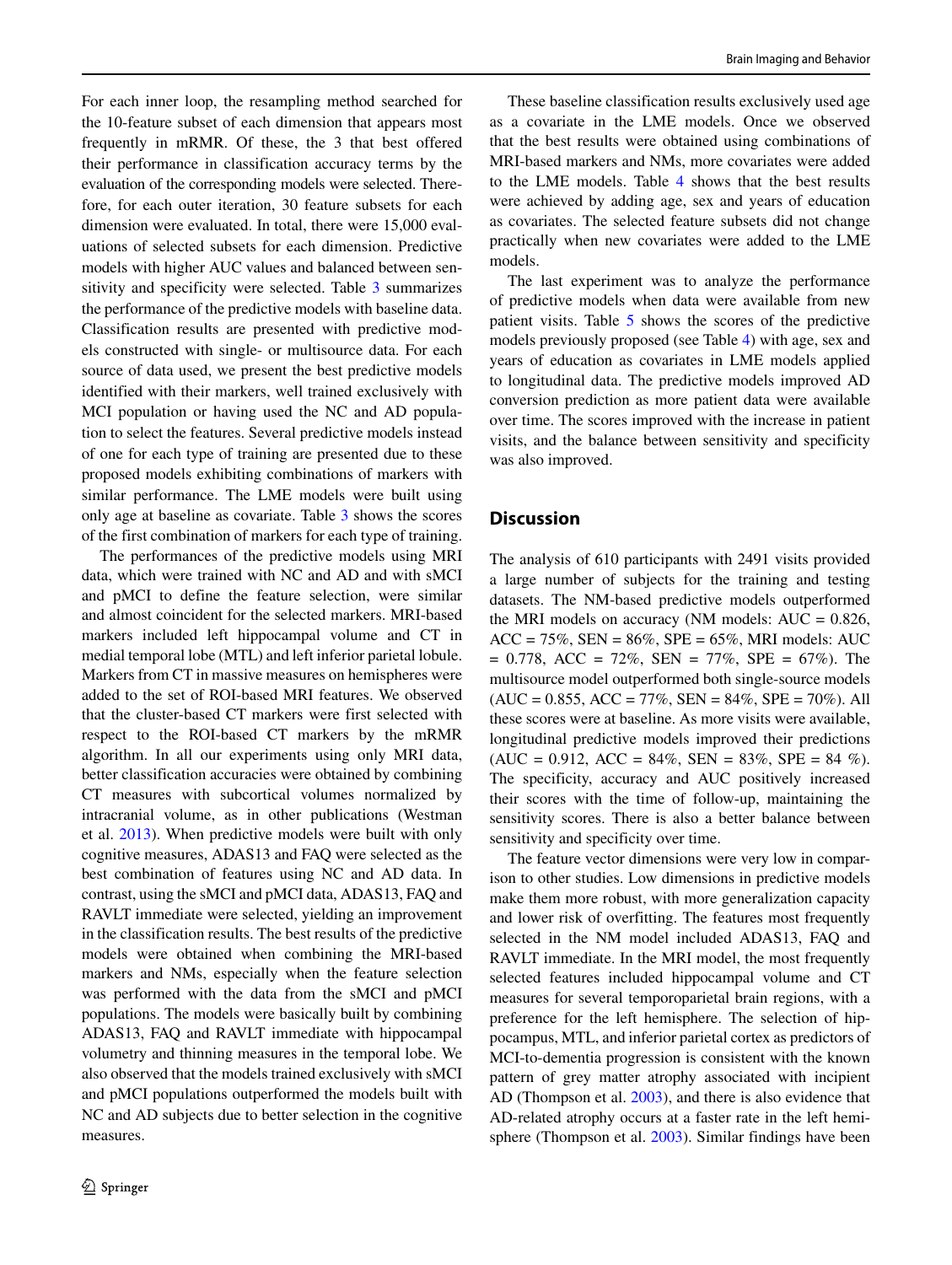| 0.758(0.7540.763) | 72 (71.7 72.5)    | 77.7 (77.1 78.2) | 66.8 (66.2 67.4)                                                                                                                |                                                                                                                                                                                                                                                                                                                        |
|-------------------|-------------------|------------------|---------------------------------------------------------------------------------------------------------------------------------|------------------------------------------------------------------------------------------------------------------------------------------------------------------------------------------------------------------------------------------------------------------------------------------------------------------------|
|                   |                   |                  |                                                                                                                                 | Hvl, IPtl, Etr                                                                                                                                                                                                                                                                                                         |
|                   |                   |                  |                                                                                                                                 | Hvl, IPtl, AVtb, Etr                                                                                                                                                                                                                                                                                                   |
|                   |                   |                  |                                                                                                                                 | Hvl, IPtl, Etr                                                                                                                                                                                                                                                                                                         |
| 0.763(0.7590.767) |                   |                  | 67.0(66.467.6)                                                                                                                  |                                                                                                                                                                                                                                                                                                                        |
|                   |                   |                  |                                                                                                                                 | Hvl, IPtl, Etr                                                                                                                                                                                                                                                                                                         |
|                   |                   |                  |                                                                                                                                 | Hvl, IPtb                                                                                                                                                                                                                                                                                                              |
|                   |                   |                  |                                                                                                                                 | Hvb, IPtl                                                                                                                                                                                                                                                                                                              |
| 0.778(0.7740.782) |                   |                  |                                                                                                                                 |                                                                                                                                                                                                                                                                                                                        |
|                   |                   |                  |                                                                                                                                 | Hvl,cBtr,cAtl                                                                                                                                                                                                                                                                                                          |
|                   |                   |                  |                                                                                                                                 | Hvl, Etb, IPtb, cCtr                                                                                                                                                                                                                                                                                                   |
|                   |                   |                  |                                                                                                                                 | Hvl, AVtb, cBtr                                                                                                                                                                                                                                                                                                        |
|                   |                   |                  |                                                                                                                                 |                                                                                                                                                                                                                                                                                                                        |
|                   |                   |                  |                                                                                                                                 | Hvl, Pvl, c2tr                                                                                                                                                                                                                                                                                                         |
|                   |                   |                  |                                                                                                                                 | Hvl,c2tr                                                                                                                                                                                                                                                                                                               |
|                   |                   |                  |                                                                                                                                 | Hvl,MTtb                                                                                                                                                                                                                                                                                                               |
| 0.816(0.8140.821) |                   |                  | 63.0(62.263.7)                                                                                                                  |                                                                                                                                                                                                                                                                                                                        |
|                   |                   |                  |                                                                                                                                 | A13, FAQ                                                                                                                                                                                                                                                                                                               |
|                   |                   |                  |                                                                                                                                 | A13, FAQ, MMSE                                                                                                                                                                                                                                                                                                         |
| 0.826(0.8220.830) | 75.4 (75.1 75.8)  |                  | 65.3(64.665.9)                                                                                                                  |                                                                                                                                                                                                                                                                                                                        |
|                   |                   |                  |                                                                                                                                 | A13, FAQ, RTim                                                                                                                                                                                                                                                                                                         |
|                   |                   |                  |                                                                                                                                 | A13, FAQ, RTle                                                                                                                                                                                                                                                                                                         |
| 0.826(0.8220.830) |                   |                  |                                                                                                                                 |                                                                                                                                                                                                                                                                                                                        |
|                   |                   |                  |                                                                                                                                 | Hvl,ITtl,A11,AQ4,FAQ,MMSE                                                                                                                                                                                                                                                                                              |
|                   |                   |                  |                                                                                                                                 | Hvl,MTtb,A11,AQ4,FAQ,MMSE                                                                                                                                                                                                                                                                                              |
|                   |                   |                  |                                                                                                                                 | ITtl, AQ4, FAQ                                                                                                                                                                                                                                                                                                         |
|                   |                   |                  |                                                                                                                                 |                                                                                                                                                                                                                                                                                                                        |
|                   |                   |                  |                                                                                                                                 | Hvl,Pvl,MTtb,A13,FAQ,RTim,CDR                                                                                                                                                                                                                                                                                          |
|                   |                   |                  |                                                                                                                                 | Hvl,Pvl,MTtb,A13,FAQ,RTim,MMSE                                                                                                                                                                                                                                                                                         |
|                   |                   |                  |                                                                                                                                 | Pvl, MTtb, A13, FAQ, RTim, CDR                                                                                                                                                                                                                                                                                         |
|                   |                   |                  | 63.4(62.864.1)                                                                                                                  |                                                                                                                                                                                                                                                                                                                        |
|                   |                   |                  |                                                                                                                                 | Hvl, MTtb, A11, AQ4, FAQ, MMSE                                                                                                                                                                                                                                                                                         |
|                   |                   |                  |                                                                                                                                 | Hvl,cEtl,A11,AQ4,FAQ,MMSE                                                                                                                                                                                                                                                                                              |
|                   |                   |                  |                                                                                                                                 | Hvl,cDtl,A11,AQ4,FAQ,MMSE                                                                                                                                                                                                                                                                                              |
| 0.846(0.8430.849) |                   |                  | 68.7 (67.9 69.6)                                                                                                                |                                                                                                                                                                                                                                                                                                                        |
|                   |                   |                  |                                                                                                                                 | Pvl,c2tr,A13,FAQ,RTim,CDR                                                                                                                                                                                                                                                                                              |
|                   |                   |                  |                                                                                                                                 | Hvl,Pvl,c2tr,A13,FAQ,RTim                                                                                                                                                                                                                                                                                              |
|                   |                   |                  |                                                                                                                                 | Hvl,c1tl,c3tr,A13,FAQ,RTim                                                                                                                                                                                                                                                                                             |
|                   | 0.833(0.8300.836) |                  | 71.8 (71.5 72.2) 77.0 (76.4 77.5)<br>73.0 (72.6 73.4) 83.8 (83.2 84.5)<br>86.2 (85.8 86.7)<br>73.0 (72.6 73.3) 83.1 (82.5 83.7) | 71.4 (71.1 71.8) 76.3 (75.7 76.8) 66.9 (66.2 67.5)<br>$0.761 (0.757 0.765)$ 67.8 (67.4 68.2) 72.6 (72.1 73.2) 63.4 (62.7 64.0)<br>73.3 (72.9 73.7) 83.7 (83.1 84.3) 63.6 (63.0 64.3)<br>MRI(ROI)+NM s-pMCI 0.855 (0.851 0.858) 76.9 (76.5 77.3) 84.4 (83.7 85.0) 69.9 (69.1 70.6)<br>75.2 (74.8 75.6) 82.2 (81.5 82.8) |

within parentheses are the 95% confidence interval. The notation of the MRI-based features is given by an uppercase acronym of the brain structure followed by two lowercase letters. The first lowercase letter indicates a measure of volumetry (v) or cortical thickness(t). The second lowercase letter indicates that the measurement is from the left hemisphere (l), right (r) or bilateral (b). The cluster-based CT measurements follow the same notation. Their labels are shown in the Fig. [2.](#page-4-0) H=Hippocampus; P=Pallidum; MT=Middle Temporal; IT=Inferior Temporal; IP=Inferior Parietal; E=Entorhinal; AV= AD vulnerable (Pettigrew et al. [2016\)](#page-10-8); A11=ADAS-Cog 11; A13=ADAS-Cog 13; AQ4=ADAS Q4; RTim=RAVLT immediate; RTle=RAVLT learning; NC= Normal control; sMCI=Stable Mild cognitive impairment; pMCI=Progressive Mild cognitive impairment; AD=Alzheimer disease; AUC=Area under curve; ACC=accuracy; SEN=sensitivity; SPE=specificity

Each row shows the classification results of the predictive models according to the type of data used (MRI, NM or MRI + NM). Numbers

Brain Imaging and Behavior

<span id="page-6-0"></span>**Table 3** Baseline scores for predicting MCI-to-AD conversion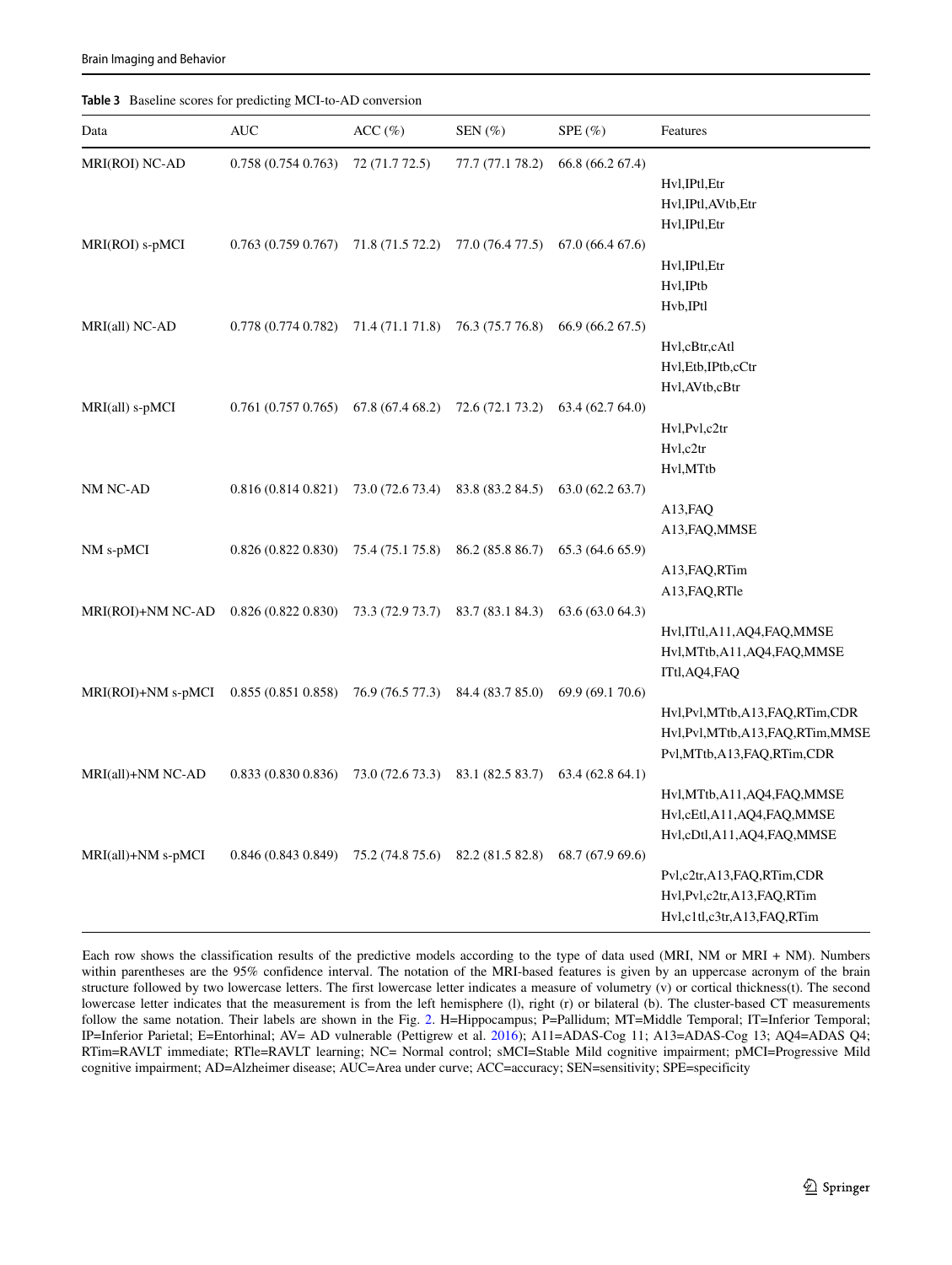<span id="page-7-0"></span>**Table 4** Baseline scores for predicting MCI-to-AD conversion with different covariates using MRI-markers and NMs

| <b>AUC</b>        | $ACC (\%)$       | SEN $(\% )$      | $SPE(\%)$        | Features                                |
|-------------------|------------------|------------------|------------------|-----------------------------------------|
| 0.855(0.8510.858) | 76.9 (76.5 77.3) | 84.4 (83.7 85.0) | 69.9 (69.1 70.6) |                                         |
|                   |                  |                  |                  | Hvl, Pvl, MTtb, A13, FAQ, RTim, CDR     |
|                   |                  |                  |                  | $Hvl$ , Pvl, MTtb, A13, FAQ, RTim, MMSE |
|                   |                  |                  |                  | Pvl, MTtb, A13, FAQ, RTim, CDR          |
| 0.848(0.8450.851) | 76.5 (76.1 76.9) | 82.9 (82.2 83.6) | 70.5 (69.7 71.2) |                                         |
|                   |                  |                  |                  | Hvl, Pvl, MTtb, A13, FAQ, RTim, CDR     |
|                   |                  |                  |                  | Hvl, Pvl, MTtb, A13, FAQ, RTim, MMSE    |
|                   |                  |                  |                  | Pvl, MTtb, A13, FAQ, RTim, CDR          |
| 0.858(0.8550.862) | 77.3 (77.0 77.7) | 84.7 (84.0 85.3) | 70.5 (69.8 71.2) |                                         |
|                   |                  |                  |                  | Hvl, Plv, MTtb, A13, FAQ, RTim, CDR     |
|                   |                  |                  |                  | Hvl, Pvl, MTtb, A13, FAQ, RTim          |
|                   |                  |                  |                  | Pvl, MTtb, A13, FAQ, RTim, CDR          |
| 0.851(0.8480.855) | 77.0 (76.6 77.4) | 83.2 (82.5 83.9) | 71.2 (70.5 71.9) |                                         |
|                   |                  |                  |                  | Hvl, Pvl, MTtb, A13, FAQ, RTim, CDR     |
|                   |                  |                  |                  | Hvl, Pvl, MTtb, A13, FAQ, RTim          |

The first row using only age as a covariate, in the second row age and APOE *ε*4, in the third row age, sex and education and in the fourth row, age, sex, education and APOE *ε*4. Numbers within parentheses are the 95% confidence interval. The notation of the MRI-based features is given by an uppercase acronym of the brain structure followed by two lowercase letters. The first lowercase letter indicates a measure of volumetry (v) or cortical thickness (t). The second lowercase letter indicates that the measurement is from the left hemisphere (l), right (r) or bilateral (b). H=Hippocampus; P=Pallidum; MT=Middle Temporal; A11=ADAS-Cog 11; A13=ADAS-Cog 13; RTim=RAVLT immediate; AUC=Area under curve; ACC=accuracy; SEN=sensitivity; SPE=specificity

reported in other studies (Korolev et al. [2016;](#page-9-3) Sørensen et al. [2017\)](#page-10-6). Using multisource predictive models, the best classification results were obtained when constructing LME models that added age, sex and years of education as covariates. APOE genotype was not selected as covariates in LME approach. This result was consistent with APOE *ε*4 being a risk factor for AD, however its value for individual patient predictions was limited (Da et al. [2014\)](#page-9-2).

CT measures were extracted from the ROIs and clusters. The statistical maps were in strong agreement with the literature (Bernal-Rusiel et al. [2013;](#page-9-10) Landin-Romero et al. [2017\)](#page-10-20). Specifically, our longitudinal analyses revealed that using NC and AD data for building statistical maps, the proposed predictive models selected cluster-based CT measurements in middle and superior temporal regions and inferior parietal regions. When the predictive models were constructed exclusively with sMCI and pMCI patients, the clusters were bilaterally in the MTL. These findings are consistent with neuropathological studies showing that neurofibrillary tangles initially accumulate in MTL regions

<span id="page-7-1"></span>**Table 5** Scores for predicting MCI-to-AD conversion with different visits

| Time            | AUC –                 | ACC(%)          | SEN $(\% )$     | $SPE(\%)$       |
|-----------------|-----------------------|-----------------|-----------------|-----------------|
| <b>Baseline</b> | $0.858(0.855\ 0.862)$ | 77.3(77.0 77.7) | 84.7(84.0 85.3) | 70.5(69.8 71.2) |
| Month 6         | $0.879(0.876\ 0.882)$ | 79.2(78.9 79.6) | 84.8(84.3 85.4) | 74.0(73.4 74.6) |
| Month 12        | $0.892(0.889\ 0.894)$ | 80.9(80.6 81.2) | 83.8(83.2 84.3) | 78.4(77.8 79.0) |
| Month 24        | $0.905(0.902\ 0.908)$ | 82.0(81.6 82.3) | 78.6(78.0 79.3) | 84.6(84.0 85.2) |
| Month 36        | $0.928(0.923\ 0.933)$ | 85.9(85.3 86.5) | 79.3(77.9 80.7) | 89.8(89.0 90.6) |
| longitudinal    | $0.912(0.909\ 0.914)$ | 83.7(83.4 84.0) | 83.4(82.9 84.0) | 84.0(83.5 84.5) |

Numbers within parentheses are the 95% confidence interval. The longitudinal results correspond to the classification scores with the unbalanced data of test subjects. The predictive models used in this experiment correspond to those indicated in Table [4](#page-7-0) with age, sex and years of education as covariates in LME models. AUC=Area under curve; ACC=accuracy; SEN=sensitivity; SPE=specificity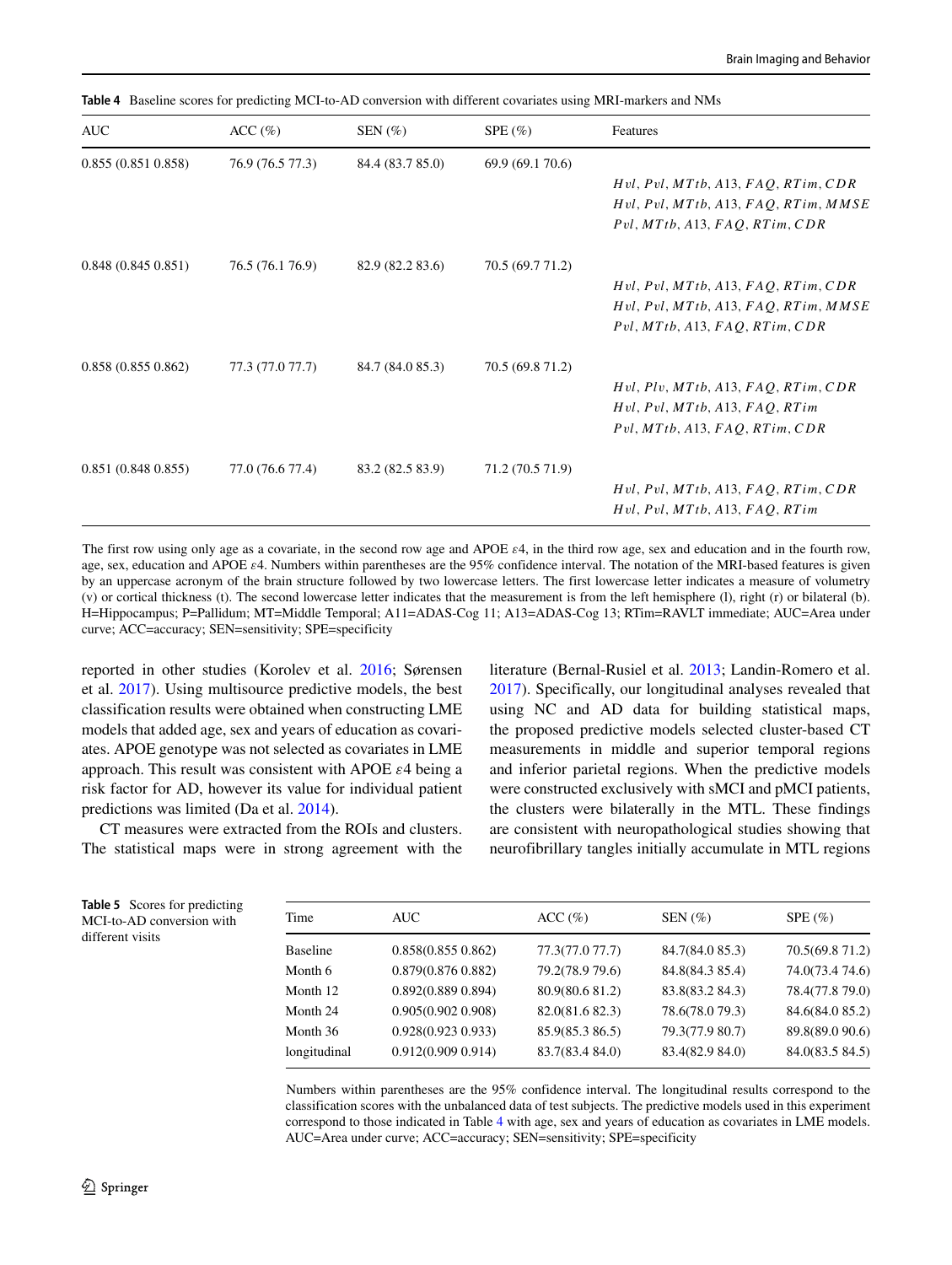<span id="page-8-0"></span>

|  |  |  |  |  | Table 6 Comparison of approaches for predicting MCI-to-AD conversion |
|--|--|--|--|--|----------------------------------------------------------------------|
|--|--|--|--|--|----------------------------------------------------------------------|

| Approach                        | Follow-up | Subject number<br>sMCI/pMCI | Data          | <b>AUC</b> | <b>ACC</b><br>$(\%)$ | <b>SEN</b><br>$(\%)$ | <b>SPE</b><br>$(\%)$ | Number of<br>features |
|---------------------------------|-----------|-----------------------------|---------------|------------|----------------------|----------------------|----------------------|-----------------------|
| Gavidia-Bovadilla et al. (2017) | 36        |                             | MRI           |            | 70.3                 | 64.3                 | 75.2                 |                       |
|                                 |           |                             |               |            |                      |                      |                      |                       |
| Beheshti et al. (2017)          | 36        | 65/71                       | MRI           | 0.751      | 75.0                 | 76.9                 | 73.2                 |                       |
| Eskildsen et al. $(2015)$       | 36        | 227/161                     | MRI           | 0.763      | 71.9                 | 69.6                 | 73.6                 | 5                     |
| Moradi et al. $(2015)$          | 36        | 164/100                     | MRI           | 0.766      | 74.7                 | 88.8                 | 51.6                 | 309                   |
| Minhas et al. $(2017)$          | 24        | 65/54                       | MRI           | 0.811      | 77.5                 | 53.9                 | 89.2                 | 38                    |
| Present study                   | 36        | 215/206                     | MRI           | 0.763      | 71.8                 | 77.0                 | 67.0                 | 3                     |
|                                 |           |                             |               | 0.795      | 74.1                 | 76.8                 | 71.5                 |                       |
| Ferreira et al. (2017)          | 36        | 160/122                     | NM            | 0.870      | 81.6                 | 85.0                 | 79.0                 | 7                     |
| Minhas et al. $(2017)$          | 36        | 65/37                       | NM            | 0.881      | 83.3                 | 85.6                 | 81.5                 | 8                     |
| Present study                   | 36        | 215/206                     | NM            | 0.826      | 75.4                 | 86.2                 | 65.3                 | 3                     |
|                                 |           |                             |               | 0.896      | 80.6                 | 84.4                 | 80.6                 |                       |
| Korolev et al. $(2016)$         | 36        | 120/139                     | <b>MRI,NM</b> | 0.87       | 79.9                 | 83.4                 | 76.4                 | 10                    |
| Moradi et al. (2015)            | 36        | 164/100                     | MRI,NM        | 0.902      | 82.0                 | 87.0                 | 74.0                 | 309                   |
| Gavidia-Bovadilla et al. (2017) | 36        |                             | MRI,NM        |            | 76.7                 | 70.8                 | 81.6                 |                       |
| Minhas et al. $(2017)$          | 24        | 65/54                       | <b>MRI,NM</b> | 0.889      | 84.3                 | 70.4                 | 92.3                 | 45                    |
| Present study                   | 36        | 215/206                     | MRI,NM        | 0.858      | 77.3                 | 84.7                 | 70.5                 | 6                     |
|                                 |           |                             |               | 0.912      | 83.7                 | 83.4                 | 84.0                 |                       |

Our classification results are given at baseline as well as the scores from unbalanced longitudinal trajectories. Our predictive models from single source data were built using LME models with only age at baseline as covariate and models with multi-source data used age, sex and years of education as covariates. sMCI=Stable Mild cognitive impairment; pMCI=Progressive Mild cognitive impairment; AUC=Area under curve; ACC=accuracy; SEN=sensitivity; SPE=specificity

before spreading to other regions, including adjacent temporal and parietal areas (Braak and Braak [1991;](#page-9-19) Pettigrew et al. [2016\)](#page-10-8). We also observed that models exclusively built with the sMCI and pMCI population yielded better benefits than those trained with feature selection based on the populations of NC and AD, especially in the choice of the neuropsychological measures.

In recent years, many studies have been published in the field of MCI-to-AD prediction. Reviews of these approaches can be found in Falahati et al. [\(2014\)](#page-9-20) and Rathore et al. [\(2017\)](#page-10-4). Table [6](#page-8-0) shows that our best prediction models, with single- or multisource data, performed very favorably compared with recently published models. For better compatibility with the present study, we limit this comparison to studies that used data from the ADNI dataset to predict MCI-to-AD progression from 24 to 36 months of follow-up.

#### **Limitations**

Despite promising results, there are several limitations of our study. The data used here correspond to subjects who meet the inclusion and exclusion criteria established by ADNI. The choice of cohort may affect the results of the predictive models. It would remain as future work to apply the proposed approach for developing new predictive models using other public cohorts, like OASIS-3 (LaMontagne et al. [2018\)](#page-9-21).

The modeling of markers was implemented using the LME approach. A linear function to model the dynamic changes of structural MRI-based markers is a well-accepted practice (Guerrero et al. [2016\)](#page-9-22). Experimental evidence suggests that linear models are not enough to describe cognitive decline measurements in AD progression (see Supplementary Materials S.5). A future line of work would be to improve the modeling of marker trajectories.

#### **Conclusions**

Some conclusions of this study were the following: 1) Identifying most robust predictors of conversion using feature subsets that appear most frequently in mRMR and better performance in classification; 2) Classification of MCI patients into sMCI and pMCIs using the marginal longitudinal trajectory residues from the selected features; 3) The proposed predictive models were built with only 3-6 features highly stable under cross validation; these markers were consistent with Braak stages and previously reported in MCI-to-AD conversion and are easy to transfer to new cohorts and clinical practice; 4) Multisource data for predicting MCI-to-AD conversion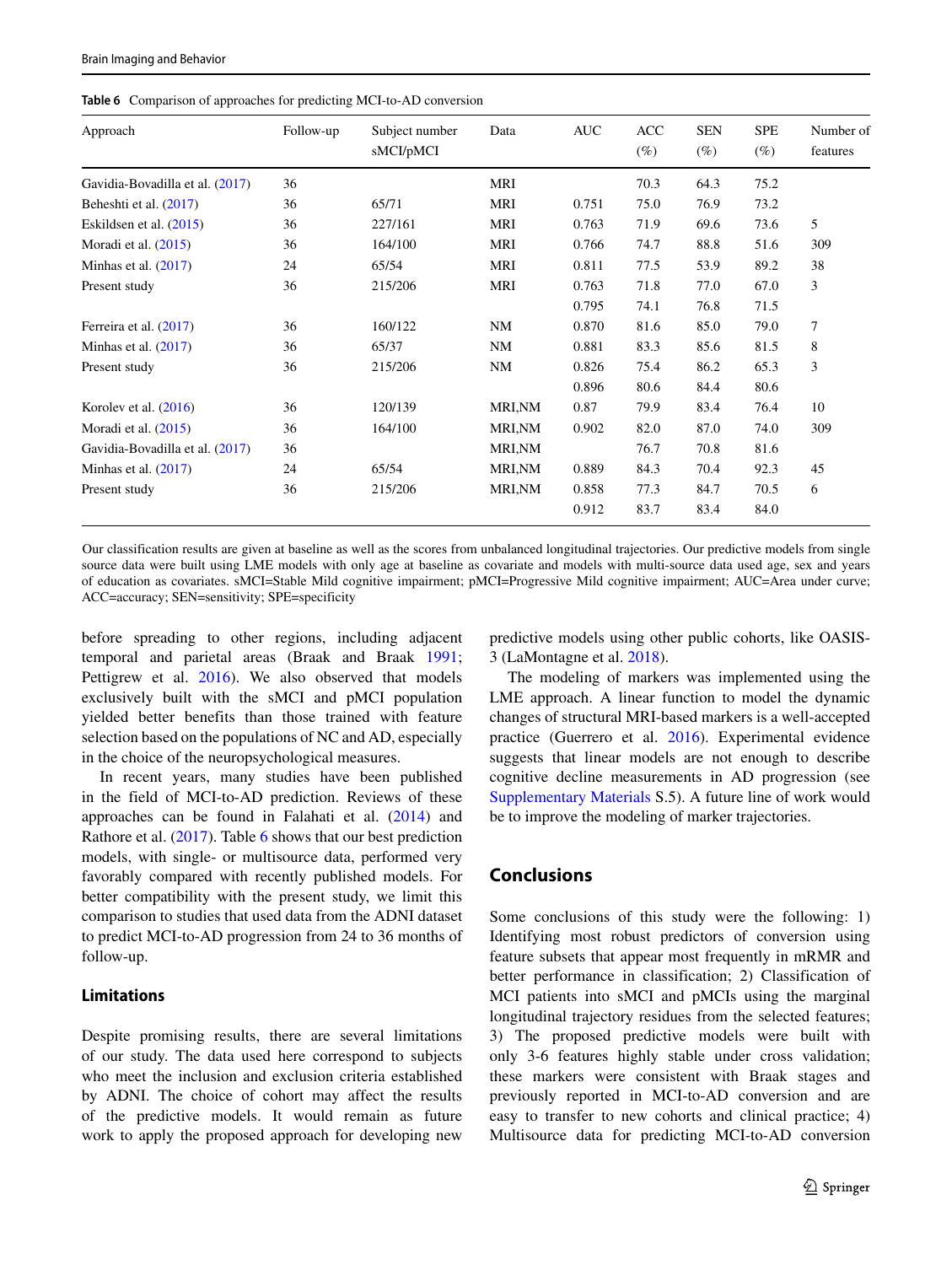deliver a more accurate estimate than single-source data; 5) The method uses relatively common clinical tests such as MRI and neuropsychological tests, as opposed to methods that rely on more expensive or invasive tests such as PET-based, CSF-based and genotype-based markers; 6) It can be observed that longitudinal NM and MRI markers embedded in our proposed longitudinal framework outperform other classification methods; 7) These reliable NM and MRI markers of AD progression can offer potential for monitoring treatment outcome in future drug trials; and 8) The proposed approach was developed, trained and evaluated using the ADNI dataset.

**Acknowledgments** Data used in preparation of this article were obtained from the ADNI database (adni.loni.usc.edu). As such, the investigators within the ADNI contributed to the design and implementation of ADNI and/or provided data but did not participate in analysis or writing of this report. A complete listing of ADNI investigators can be found at: [http://adni.loni.ucla.edu/wp-content/](http://adni.loni.ucla.edu/wp-content/uploads/how_to_apply/ADNI_Acknowledgement_List.pdf) uploads/how to apply/ADNI [Acknowledgement](http://adni.loni.ucla.edu/wp-content/uploads/how_to_apply/ADNI_Acknowledgement_List.pdf) List.pdf

**Funding** This research did not receive any specific grant.

#### **Compliance with Ethical Standards**

**Conflict of interests** The authors declare that they have no conflict of interest.

**Ethical approval** This article does not contain any studies with human participants or animals performed by any of the authors.

#### **References**

- <span id="page-9-6"></span>Albert, M.S., DeKosky, S.T., Dickson, D., Dubois, B., Feldman, H.H., Fox, N.C., et al. (2011). The diagnosis of mild cognitive impairment due to Alzheimer's disease: Recommendations from the National Institute on Aging-Alzheimer's Association workgroups on diagnostic guidelines for Alzheimer's disease. *Alzheimer's & Dementia*, *7*(3), 270–279.
- <span id="page-9-12"></span>Aubert-Broche, B., Fonov, V., García-Lorenzo, D., Mouiha, A., Guizard, N., Coupé, P., et al. (2013). A new method for structural volume analysis of longitudinal brain MRI data and its application in studying the growth trajectories of anatomical brain structures in childhood. *Neuroimage*, *82*, 393–402.
- <span id="page-9-15"></span>Beheshti, I., Demirel, H., Matsuda, H., A.D.N.I., et al. (2017). Classification of Alzheimer's disease and prediction of mild cognitive impairment-to- Alzheimer's conversion from structural magnetic resource imaging using feature ranking and a genetic algorithm. *Computers in Biology and Medicine*, *83*, 109–119.
- <span id="page-9-17"></span>Benjamini, Y., Krieger, A.M., Yekutieli, D. (2006). Adaptive linear stepup procedures that control the false discovery rate. *Biometrika*, *93*(3), 491–507.
- <span id="page-9-14"></span>Bernal-Rusiel, J.L., Greve, D.N., Reuter, M., Fischl, B., Sabuncu, M.R., A.D.N.I., et al. (2013). Statistical analysis of longitudinal neuroimage data with linear mixed effects models. *Neuroimage*, *66*, 249–260.
- <span id="page-9-10"></span>Bernal-Rusiel, J.L., Reuter, M., Greve, D.N., Fischl, B., Sabuncu, M.R., A.D.N.I., et al. (2013). Spatiotemporal linear mixed effects modeling for the mass-univariate analysis of longitudinal neuroimage data. *Neuroim- Age*, *81*, 358–370.
- <span id="page-9-19"></span>Braak, H., & Braak, E. (1991). Neuropathological stageing of Alzheimerrelated changes. *Acta Neuropathologica*, *82*(4), 239– 259.
- <span id="page-9-5"></span>Cuingnet, R., Gerardin, E., Tessieras, J., Auzias, G., Lehericy, S., ´ Habert, M.-O., et al. (2011). Automatic classification of patients with Alzheimer's disease from structural MRI: a comparison of ten methods using the ADNI database. *NeuroImage*, *56*(2), 766–781.
- <span id="page-9-2"></span>Da, X., Toledo, J.B., Zee, J., Wolk, D.A., Xie, S.X., Ou, Y., et al. (2014). Integration and relative value of biomarkers for prediction of MCI to AD progression: spatial patterns of brain atrophy, cognitive scores, APOE genotype and CSF biomarkers. *NeuroImage: Clinical*, *4*, 164–173.
- <span id="page-9-9"></span>Desikan, R.S., Cabral, H.J., Fischl, B., Guttmann, C.R., Blacker, D., Hyman, B.T., et al. (2009). Temporoparietal MR imaging measures of atrophy in subjects with mild cognitive impairment that predict subsequent diagnosis of Alzheimer disease. *American Journal of Neuroradiology*, *30*(3), 532–538.
- <span id="page-9-8"></span>Dickerson, B.C., Feczko, E., Augustinack, J.C., Pacheco, J., Morris, J.C., Fischl, B., et al. (2009). Differential effects of aging and Alzheimer's disease on medial temporal lobe cortical thickness and surface area. *Neurobiology of Aging*, *30*(3), 432–440.
- <span id="page-9-7"></span>Eskildsen, S.F., Coupe, P., Fonov, V.S., Pruessner, J.C., Collins, D.L. ´ (2015). Structural imaging biomarkers of Alzheimer's disease: predicting disease progression. *Neurobiology of Aging*, *36*, S23– S31.
- <span id="page-9-11"></span>Eskildsen, S.F., Coupé, P., García-Lorenzo, D., Fonov, V., Pruessner, J.C., Collins, D.L., et al. (2013). Prediction of Alzheimer's disease in subjects with mild cognitive impairment from the ADNI cohort using patterns of cortical thinning. *Neuroimage*, *65*, 511–521.
- <span id="page-9-20"></span>Falahati, F., Westman, E., Simmons, A. (2014). Multivariate data analysis and machine learning in Alzheimer's disease with a focus on structural magnetic resonance imaging. *Journal of Alzheimer's Disease*, *41*(3), 685–708.
- <span id="page-9-18"></span>Ferreira, F.L., Cardoso, S., Silva, D., Guerreiro, M., Mendonça, A.d.e., Madeira, S.C. (2017). Improving prognostic prediction from mild cognitive impairment to Alzheimer's disease using genetic algorithms. In *International conference on practical applications of computational biol- ogy & bioinformatics* (pp. 180–188).
- <span id="page-9-4"></span>Gavidia-Bovadilla, G., Kanaan-Izquierdo, S., Mataró-Serrat, M., Perera-Lluna, A., A.D.N.I., et al. (2017). Early prediction of Alzheimer's disease using null longitudinal model-based classifiers. *PloS One*, *12*(1), e0168011.
- <span id="page-9-22"></span>Guerrero, R., Schmidt-Richberg, A., Ledig, C., Tong, T., Wolz, R., Rueckert, D., et al. (2016). Instantiated mixed effects modeling of Alzheimer's disease markers. *NeuroImage*, *142*, 113–125.
- <span id="page-9-13"></span>Iglesias, J.E., Van Leemput, K., Augustinack, J., Insausti, R., Fischl, B., Reuter, M., et al. (2016). Bayesian longitudinal segmentation of hippocampal substructures in brain MRI using subject-specific atlases. *Neu- roImage*, *141*, 542–555.
- <span id="page-9-1"></span>Jack, C.R.J.r. (2012). Alzheimer disease: new concepts on its neurobiology and the clinical role imaging will play. *Radiology*, *263*(2), 344–361.
- <span id="page-9-0"></span>Jack, J.r., C.R., Knopman, D.S., Jagust, W.J., Shaw, L.M., Aisen, P.S., Weiner, M.W., et al. (2010). Hypothetical model of dynamic biomarkers of the Alzheimer's pathological cascade. *The Lancet Neurology*, *9*(1), 119–128.
- <span id="page-9-16"></span>Jiang, J., Sachdev, P., Lipnicki, D.M., Zhang, H., Liu, T., Zhu, W., et al. (2014). A longitudinal study of brain atrophy over two years in community-dwelling older individuals. *Neuroimage*, *86*, 203–211.
- <span id="page-9-3"></span>Korolev, I.O., Symonds, L.L., Bozoki, A.C., et al. (2016). Predicting progression from mild cognitive impairment to Alzheimer's dementia using clinical, MRI, and plasma biomarkers via probabilistic pattern classification. *PloS One*, *11*(2), e0138866.
- <span id="page-9-21"></span>LaMontagne, P.J., Keefe, S., Lauren, W., Xiong, C., Grant, E.A., Moulder, K.L., et al. (2018). Oasis-3: Longitudinal neuroimaging,